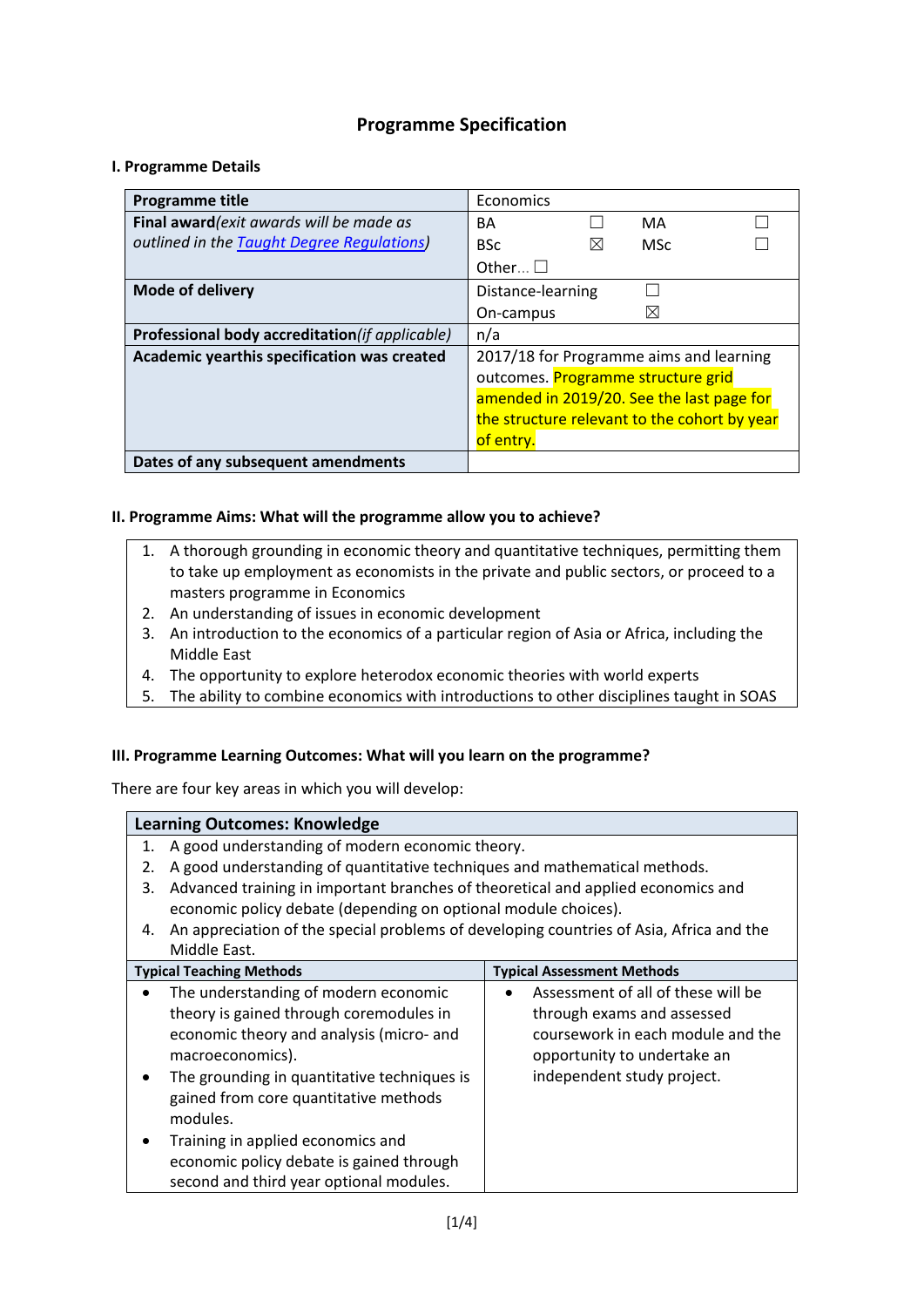| The appreciation of the special problems of<br>developing countries in Asia, Africa and the<br>Middle East is gained through a core<br>module in comparative growth dynamics in<br>the global economy, with emphasis on Asia<br>and Africa, in year 1 and optional modules<br>in regional economic development in year |  |
|------------------------------------------------------------------------------------------------------------------------------------------------------------------------------------------------------------------------------------------------------------------------------------------------------------------------|--|
| 3.                                                                                                                                                                                                                                                                                                                     |  |

|    | Learning Outcomes: Intellectual (thinking) skills                                       |                                    |  |  |  |  |  |  |
|----|-----------------------------------------------------------------------------------------|------------------------------------|--|--|--|--|--|--|
| 1. | An appreciation of both orthodox and heterodox economic theories, and their various     |                                    |  |  |  |  |  |  |
|    | implications for economic policy design and economic growth and development.            |                                    |  |  |  |  |  |  |
| 2. | The ability to use arguments from different schools of economic analysis to study       |                                    |  |  |  |  |  |  |
|    | important topics in applied economics.                                                  |                                    |  |  |  |  |  |  |
| 3. | The ability to develop coherent and logical economic arguments.                         |                                    |  |  |  |  |  |  |
| 4. | An understanding of the uses and misuses of quantitative analysis in economic research. |                                    |  |  |  |  |  |  |
| 5. | The ability to take a global, rather than narrowly US- and Eurocentric, approach to the |                                    |  |  |  |  |  |  |
|    | analysis of key economic issues.                                                        |                                    |  |  |  |  |  |  |
|    | <b>Typical Teaching Methods</b>                                                         | <b>Typical Assessment Methods</b>  |  |  |  |  |  |  |
|    | The appreciation of orthodox and                                                        | Assessment of all of these will be |  |  |  |  |  |  |
|    | heterodox economic theory, and the ability                                              | through exams and assessed         |  |  |  |  |  |  |
|    | to use different schools of economic                                                    | coursework in each module and the  |  |  |  |  |  |  |
|    | argument, and the ability to develop                                                    | opportunity to undertake an        |  |  |  |  |  |  |
|    | coherent and logical economic argument                                                  | independent study project.         |  |  |  |  |  |  |
|    | are all gained as students progress from                                                |                                    |  |  |  |  |  |  |
|    | elementary modules to advanced modules                                                  |                                    |  |  |  |  |  |  |
|    | and refine their intellectual understanding                                             |                                    |  |  |  |  |  |  |
|    | of the development of modern economic                                                   |                                    |  |  |  |  |  |  |
|    | analysis and development economics.                                                     |                                    |  |  |  |  |  |  |
|    | Students are encouraged to explore                                                      |                                    |  |  |  |  |  |  |
|    | different schools of thought and how these                                              |                                    |  |  |  |  |  |  |
|    | schools relate to one another. Students are                                             |                                    |  |  |  |  |  |  |
|    | also encouraged to take a critical approach                                             |                                    |  |  |  |  |  |  |
|    | to the work of international regulatory and                                             |                                    |  |  |  |  |  |  |
|    | development agencies and to the policy                                                  |                                    |  |  |  |  |  |  |
|    | advice they offer.                                                                      |                                    |  |  |  |  |  |  |
|    | The introductory understanding of the uses                                              |                                    |  |  |  |  |  |  |
|    | and misuses of quantitative analysis is                                                 |                                    |  |  |  |  |  |  |
|    | gained by students taking compulsory                                                    |                                    |  |  |  |  |  |  |
|    | quantitative methods modules.                                                           |                                    |  |  |  |  |  |  |
|    | The ability to take a global approach is                                                |                                    |  |  |  |  |  |  |
|    | gained by the opportunity for students to                                               |                                    |  |  |  |  |  |  |
|    | take optional modules in international                                                  |                                    |  |  |  |  |  |  |
|    | economics, global economic policy,                                                      |                                    |  |  |  |  |  |  |
|    | development economics, a range of                                                       |                                    |  |  |  |  |  |  |
|    | regionally focussed modules, as well as                                                 |                                    |  |  |  |  |  |  |
|    | from lecturers' own research focuses.                                                   |                                    |  |  |  |  |  |  |

# **Learning Outcomes: Subject-based practical skills**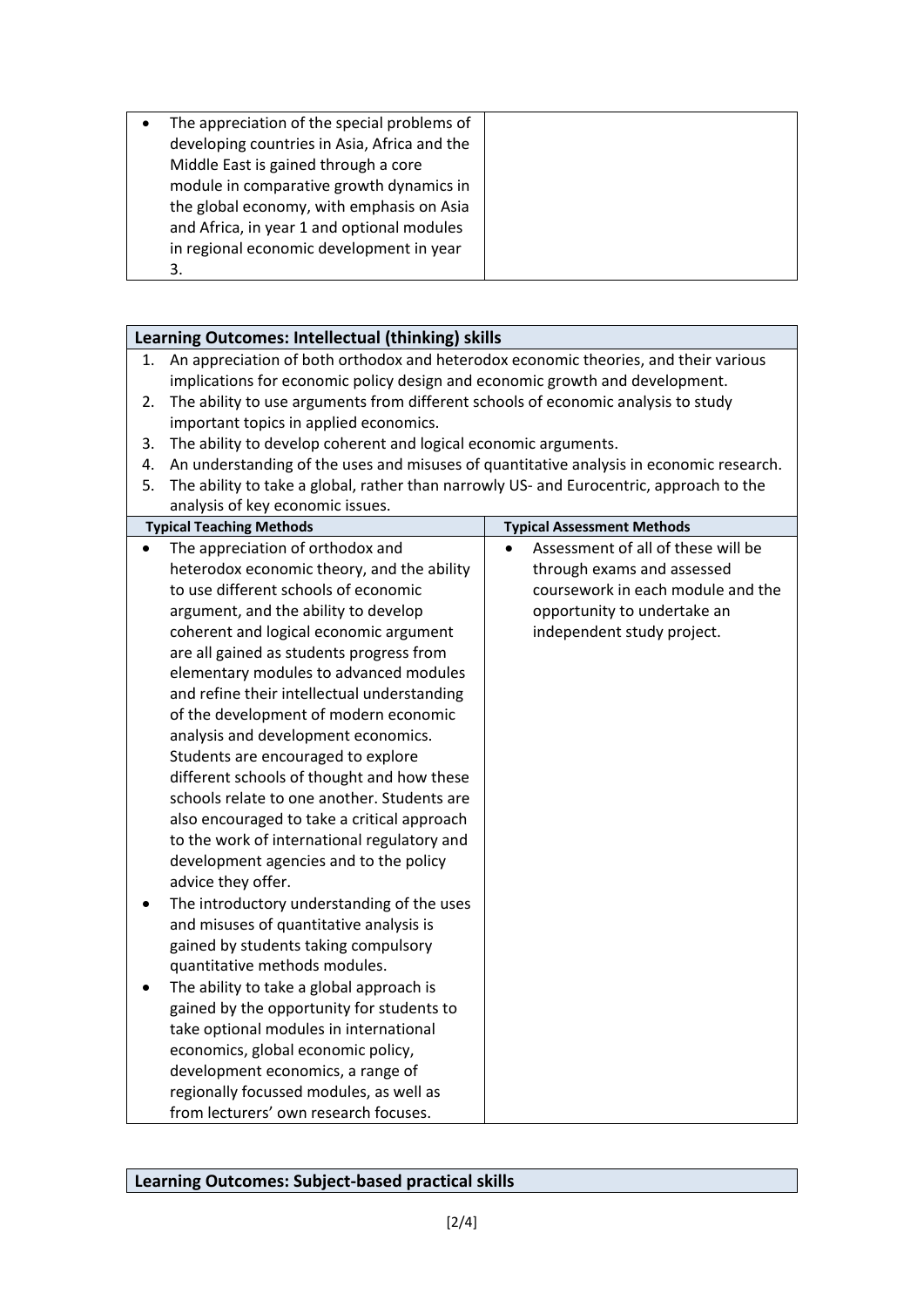| 1. | The ability to present coherent economic arguments orally and in writing.                |                                    |  |  |  |  |  |  |
|----|------------------------------------------------------------------------------------------|------------------------------------|--|--|--|--|--|--|
| 2. | The ability to locate economic literature quickly from both monographs and journals,     |                                    |  |  |  |  |  |  |
|    | making full use of the internet.                                                         |                                    |  |  |  |  |  |  |
| 3. | Familiarity with important international publications and data sources including World   |                                    |  |  |  |  |  |  |
|    | Bank, IMF, OECD and UN databases.                                                        |                                    |  |  |  |  |  |  |
| 4. | The ability to use standard computer packages to analyse data and present the results of |                                    |  |  |  |  |  |  |
|    | such analysis in tabular and graphical form.                                             |                                    |  |  |  |  |  |  |
|    | <b>Typical Teaching Methods</b>                                                          | <b>Typical Assessment Methods</b>  |  |  |  |  |  |  |
|    | The ability to present coherent economic                                                 | Assessment of all of these will be |  |  |  |  |  |  |
|    | arguments orally and in writing is gained                                                | through exams and assessed         |  |  |  |  |  |  |
|    | from assistance to students to make clear                                                | coursework in each module and the  |  |  |  |  |  |  |
|    | and concise oral presentations in tutorials,                                             | opportunity to undertake an        |  |  |  |  |  |  |
|    | as well as detailed feedback on written                                                  | independent study project.         |  |  |  |  |  |  |
|    | work.                                                                                    |                                    |  |  |  |  |  |  |
|    | The ability to locate economic literatures                                               |                                    |  |  |  |  |  |  |
|    | and familiarity with international                                                       |                                    |  |  |  |  |  |  |
|    | publications/data sourcesis gained by                                                    |                                    |  |  |  |  |  |  |
|    | academics encouraging students to read                                                   |                                    |  |  |  |  |  |  |
|    | widely and make full use of the SOAS and                                                 |                                    |  |  |  |  |  |  |
|    | other University of London libraries rather                                              |                                    |  |  |  |  |  |  |
|    | than simply relying on set texts and key                                                 |                                    |  |  |  |  |  |  |
|    | readings. Students are also offered library                                              |                                    |  |  |  |  |  |  |
|    | training in the SOAS library (a national                                                 |                                    |  |  |  |  |  |  |
|    | research library).                                                                       |                                    |  |  |  |  |  |  |
| ٠  | The ability to use standard computer                                                     |                                    |  |  |  |  |  |  |
|    | packages to analyse data is gained through                                               |                                    |  |  |  |  |  |  |
|    | tutor assistance to students, including                                                  |                                    |  |  |  |  |  |  |
|    | tutorials in computer labs for some                                                      |                                    |  |  |  |  |  |  |
|    | modules.                                                                                 |                                    |  |  |  |  |  |  |

|  | Learning Outcomes: Transferrable skills |
|--|-----------------------------------------|
|  |                                         |

- 1. The ability to analyse and evaluate competing theoretical claims and their policy implications.
- 2. The ability to communicate with clarity and precision orally and in writing.
- 3. The ability to locate and synthesize relevant information from a wide variety of sources.
- 4. The skills necessary for independent research.
- 5. Effective time management and self-organisation.
- 6. The ability to test their ideas in discussion.
- 7. Graphical, representational skills, and numeracy.
- 8. The ability to summarise and interpret statistical information, data and tables.

|           | <b>Typical Teaching Methods</b>               | <b>Typical Assessment Methods</b> |                                    |  |
|-----------|-----------------------------------------------|-----------------------------------|------------------------------------|--|
| $\bullet$ | Assess the validity of arguments and make     | $\bullet$                         | Assessment of all of these will be |  |
|           | judgements on complex situations, in          |                                   | through exams and assessed         |  |
|           | particular in essays and presentations.       |                                   | coursework in each module and the  |  |
| $\bullet$ | Write and speak with clarity and concision    |                                   | opportunity to undertake an        |  |
|           | by setting clear guidelines and giving        |                                   | independent study project.         |  |
|           | detailed feedback to essays and               |                                   |                                    |  |
|           | presentations from year 1 onward;             |                                   |                                    |  |
| $\bullet$ | Use a variety of sources as research          |                                   |                                    |  |
|           | materials in their essays, oral presentations |                                   |                                    |  |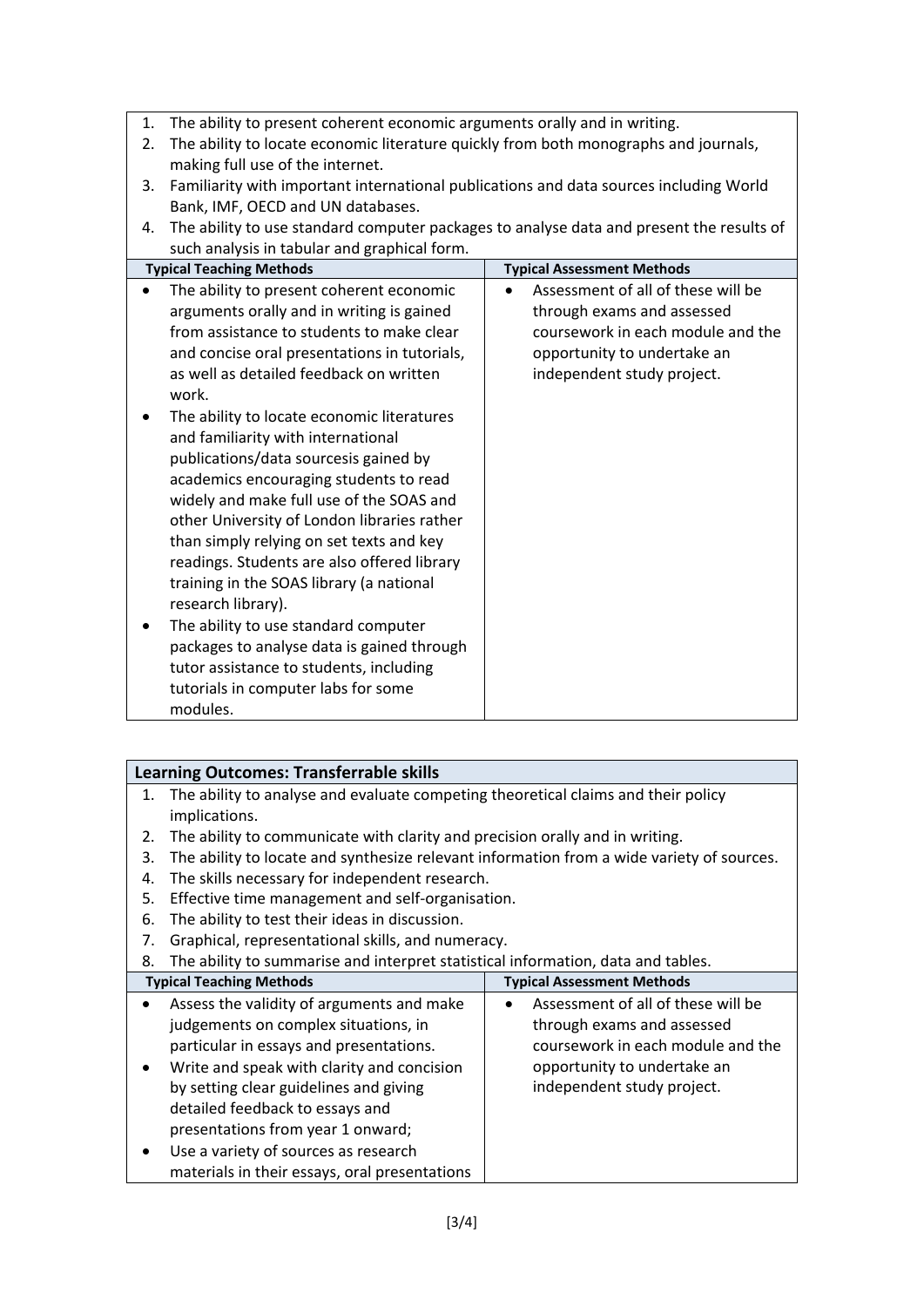| Students can choose to do an independent      |  |
|-----------------------------------------------|--|
| study project allowing students to write on   |  |
| quite original topics using materials that no |  |
| one has used before;                          |  |
|                                               |  |
| Work to deadlines, with clear deadlines for   |  |
| essays and penalty for late submission.       |  |
| Develop self-reflexiveness through            |  |
| classroom discussion, feedback on essays      |  |
| and presentations, and module assessment.     |  |
| Acquisition of graphical, representational    |  |
| skills, and numeracy through weekly           |  |
| quantitative modules.                         |  |
| Acquisition of ability to summarise and       |  |
| interpret statistical information, data and   |  |
| tables through quantitative modules.          |  |